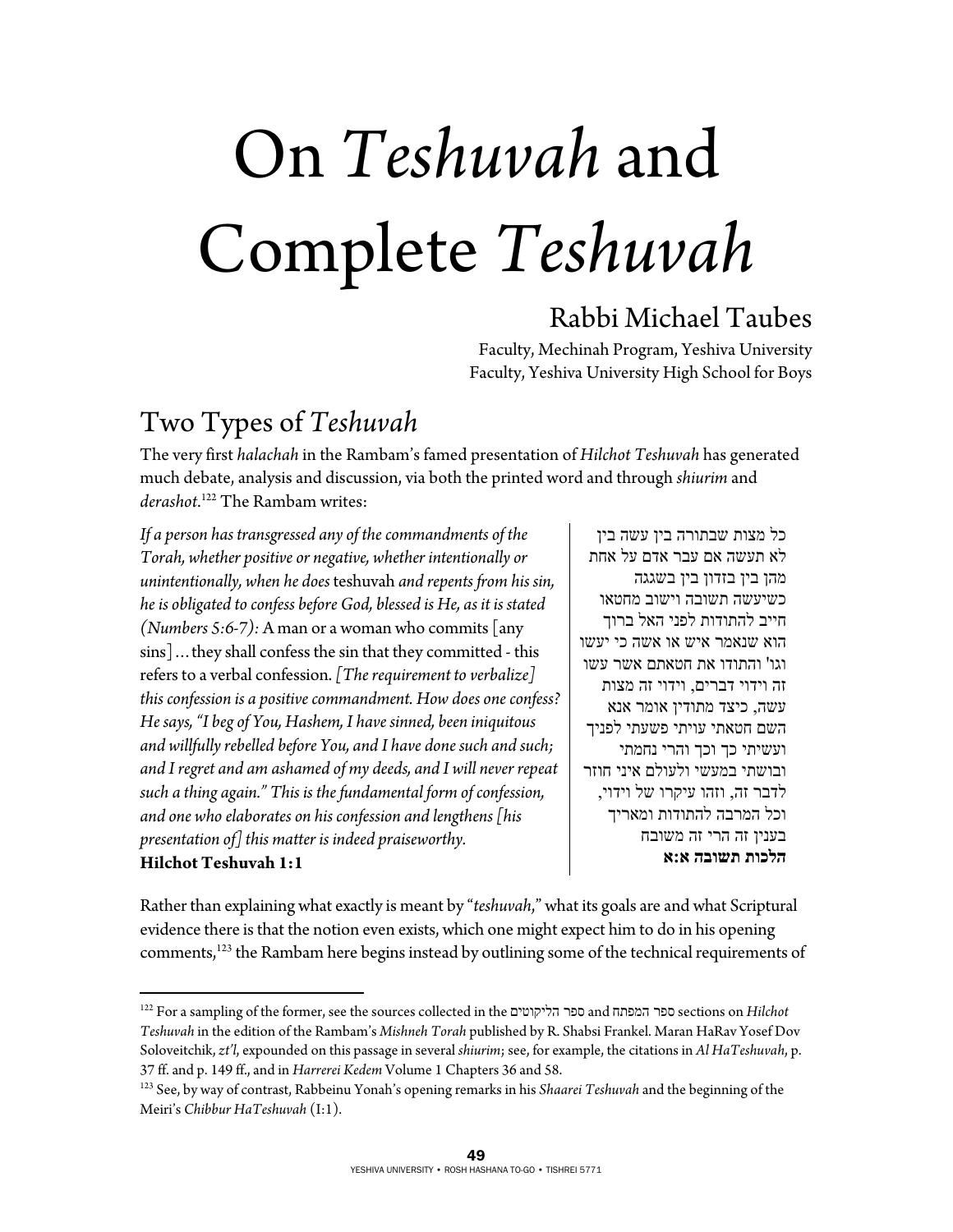the *teshuvah* process, stressing that a particular formula of *vidui*, generally understood as *confession*, is an absolute necessity from a procedural perspective.<sup>124</sup> According to his description, the individual reciting the *vidui* must express three primary feelings: recognition of the sin(s), remorse for past deeds, and a resolve to not repeat such acts in the future.125 His reference to *teshuvah* in this passage, however, is limited to the words "תשובה כשיעשה," "*when he does* teshuvah," implying that *teshuvah*, the essence of which he does not define here, is in effect the backdrop, or perhaps the psychological and emotional underpinning, for the *mitzvah* of *vidui*, and it is to the specifics of that *mitzvah* that the Rambam devotes his attention in this section.

It is not until the second chapter of *Hilchot Teshuvah* that the Rambam gives us his precise definition of *teshuvah*. There he writes:

*What is complete* teshuvah*? That is [what is attained by a person] when the very circumstance in which he [previously] sinned presents itself to him and he has the ability to commit the sin [again] but instead turns away and does not commit it because of*  teshuvah*, and not because of fear or weakened capability. If, for example, a man had illicit relations with a woman and after some time was alone with her [again], still in love with her, still physically capable, and in the same place where he sinned with her previously, and instead he turned away and did not transgress [again], such a person has attained complete* teshuvah*. This is in line with what [King] Solomon said (Ecclesiastes 12:1):* So remember your Creator in the days of your youth. *But if one did not repent until the days of his old age and until a time when it was not possible for him to do what he had done, even though this [kind of* teshuvah*] is not the preferred* teshuvah*, it still helps him and he has attained [a level of]* teshuvah*. [Indeed,] even if one transgressed for all his days but he did* teshuvah *on the day of his death and he dies having done* teshuvah*, all his iniquities are forgiven, as it is stated (ibid. v. 2):* Until the sun, the light, the moon and the stars grow dark, and the clouds return after the rain. *– which is [a reference to] the day of death.* 

*And what is* teshuvah*? It is [what is attained] when a sinner abandons his sin, removes it from his thoughts and concludes in his mind that he will not do it again, as it is stated (Isaiah 55:7),* let the wicked one abandon his way, etc. *And [the sinner] likewise should regret the fact that he transgressed, as it is stated (Jeremiah* 

 $\overline{a}$ 

**הלכה א:** אי זו היא תשובה גמורה, זה שבא לידו דבר שעבר בו ואפשר בידו לעשותו ופירש ולא עשה מפני התשובה, לא מיראה ולא מכשלון כח, כיצד הרי שבא על אשה בעבירה ולאחר זמן נתייחד עמה והוא עומד באהבתו בה ובכח גופו ובמדינה שעבר בה ופירש ולא עבר זהו בעל תשובה גמורה, הוא ששלמה אמר וזכור את בוראיך בימי בחורותיך, ואם לא שב אלא בימי זקנותו ובעת שאי אפשר לו לעשות מה שהיה עושה אף על פי שאינה תשובה מעולה מועלת היא לו ובעל תשובה הוא, אפילו עבר כל ימיו ועשה תשובה ביום מיתתו ומת בתשובתו כל עונותיו נמחלין שנאמר עד אשר לא תחשך השמש והאור והירח והכוכבים ושבו העבים אחר הגשם שהוא יום המיתה, מכלל שאם זכר בוראו ושב קודם שימות נסלח לו. **הלכה ב:** ומה היא התשובה הוא שיעזוב החוטא חטאו ויסירו ממחשבתו ויגמור בלבו שלא יעשהו עוד שנאמר יעזוב רשע דרכו וגו', וכן יתנחם על שעבר

<sup>124</sup> Indeed, it would appear that *vidui*, and not *teshuvah*, is the actual mitzvah; see, for example, *Minchat Chinuch*  364:1, Netziv in Haamek Davar to Devarim 30:11, and Meshech Chochmah to Devarim 31:17 (Parashat VaYelech).<br><sup>125</sup> See R. Saadiah Gaon in his *Emunot Ve'Deot*, 5:5, for an earlier formulation of these three components (toget with a fourth). But whereas R. Saadiah Gaon explicitly presents them as categories of *teshuvah*, the Rambam here associates them with *vidui*, as at least somewhat distinct from *teshuvah*.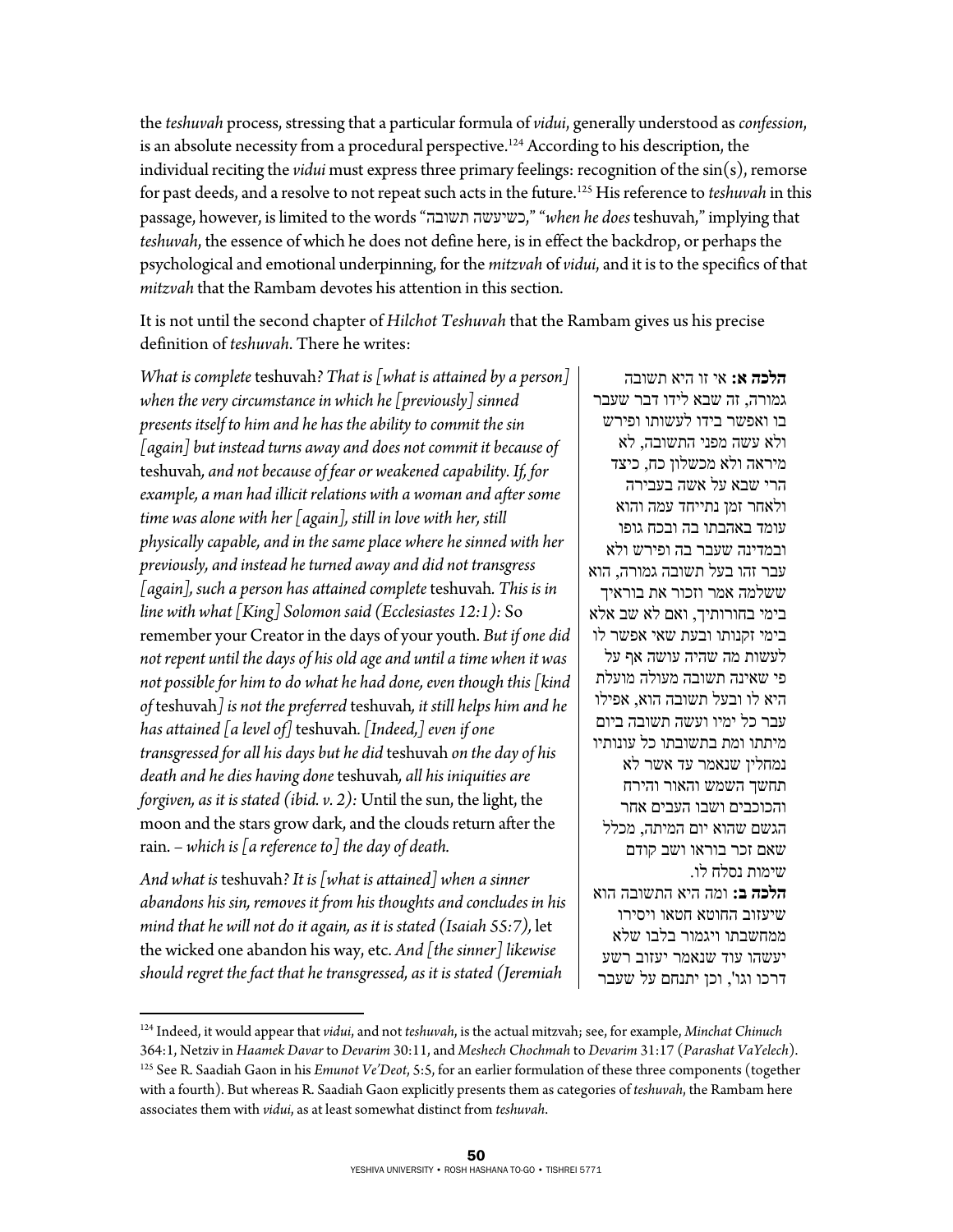*31:18):* For after my returning, I regretted. *Moreover, [his resolve should be such that] he should be able to call He Who knows all that is hidden as a witness that he will never return to this sin ever again, as it is written (Hosea 14:4):* nor will we ever again call our handiwork 'our gods,' etc. *And he must verbally confess and declare these matters that he has concluded in his mind.* 

#### **Hilchot Teshuvah 2:1-2**

שנאמר כי אחרי שובי נחמתי, ויעיד עליו יודע תעלומות שלא ישוב לזה החטא לעולם שנאמר ולא נאמר עוד אלהינו למעשה ידינו וגו', וצריך להתודות בשפתיו ולומר עניינות אלו שגמר בלבו. **הלכות תשובה ב:א-ב**

An examination of these two *halachot* reveals that the Rambam is actually providing two different definitions of *teshuvah*, speaking in 'א הלכה of "complete" *teshuvah*, and in 'הלכה ב<sup>ו</sup> of "plain" *teshuvah*. At least two questions may be raised here. First, what is the essential difference between the two? And second, assuming that "complete" *teshuvah* is somehow a higher or more perfect level of *teshuvah*, why does the Rambam discuss that first? Wouldn't it have made more sense to first present the more basic or simpler level before detailing the greater or more exalted level?<sup>126</sup>

# Understanding Complete *Teshuvah* In discussing "plain" *teshuvah* here, the Rambam in effect restates the ideas mentioned at the

beginning of 'א פרק, writing that the individual must acknowledge and regret his sin and commit to change his behavior in the future. One who has done this, and indeed succeeds in avoiding the repetition of his sin, has apparently done *teshuvah* on this level. In describing the individual who has attained complete *teshuvah*, however, the Rambam stresses that he has to confront the same situation in which he previously had sinned, having both the opportunity and the ability to repeat the transgression, and this time show the necessary restraint to resist doing the forbidden act again. It clearly cannot be, however, that the distinction between this greater level of *teshuvah* and the basic level is only a matter of circumstance, a function solely of whether or not the individual happened to have been "tested" with the chance to repeat his misdeed. There must be a substantial qualitative difference between the two types of *teshuvah* as well.

It would appear that "complete" *teshuvah* entails more than just making sure not to repeat one's past mistakes, significant an accomplishment though that undoubtedly is. One who finds himself tempted by sin should surely make every effort to avoid that temptation, just as one who knows that certain things are dangerous for his physical health should avoid those things.<sup>127</sup> If that requires him to stay away from the conditions in which the particular temptation presents itself, then so be it. One who knows, for example, that when walking along a certain block he has been and still is strongly tempted to enter into a non-kosher food establishment there and partake of its delicacies would be well advised to seek out another suitable route where he will not be similarly tempted. And yet, while a person should certainly be admired for keeping himself away from that which tempts him to sin, and can be considered, if he has fulfilled other pre-requisites,

 $\overline{a}$ 

<sup>126</sup> Again, see, by way of contrast, Rabbeinu Yonah's discussion in *Shaarei Teshuvah* (I:49), where he describes what the Rambam identifies as "complete" *teshuvah* towards the very end of his presentation of the principles of *teshuvah*. See also the Meiri's *Chibbur HaTeshuvah* (I:12).<br><sup>127</sup> See Rambam, *Hilchot De'ot* 4:1.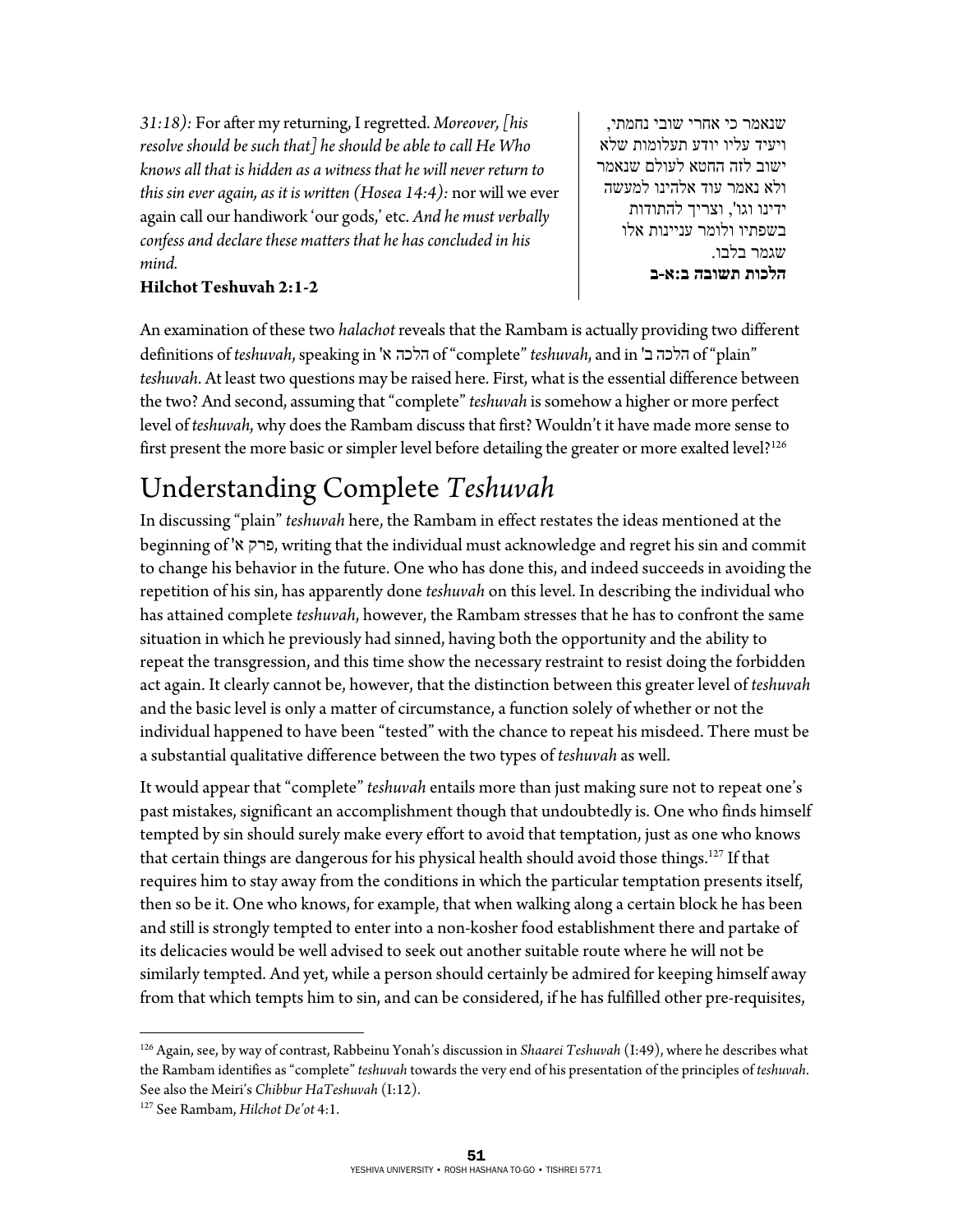to have indeed done *teshuvah*, he has not, by merely having avoided the circumstances in which he sinned in the past, achieved "complete" *teshuvah* according to the Rambam.

Complete *teshuvah* requires something deeper. Complete *teshuvah* is attained only when a person has undergone a transformation of character to the point that he now no longer has to avoid a particular temptation because he has completely overcome his desire for that temptation. He has altered his way of thinking, reconsidered his motivations and goals, and shifted his path in life. He has developed the ability to control his behavior and is now in fact a totally different person. The fact that he has been confronted with the opportunity to repeat his sin and did not do so is proof of the fact that this major change, this transformation, has in fact taken place. Complete *teshuvah* is identified with newly mastered self-control, resulting in a change in one's very nature and personality.

In describing the person who has achieved this level of *teshuvah*, the Rambam writes later:

Teshuvah *brings close those who are far away; yesterday (i.e., before doing* teshuvah*), he was hated before the Omnipresent – disgusting, distant and abominable. But today (i.e., after having done* teshuvah*), he is loved, desirable, close – a friend.*  **Rambam Hilchot Teshuvah 7:6** 

*How exalted are the benefits of* teshuvah*! Yesterday, this person was alienated from Hashem, the God of Israel, as it is stated (Isaiah 59:2):*  your iniquities have separated between you and your God; *he would cry out and not be responded to, as it is stated (ibid. 1:15):* even if you were to intensify your prayer, I will not listen; *he would fulfill commandments and they would be thrown back in his face, as it is stated (ibid. v. 12):* who sought this from your hand, to trample My courtyards*, and (Malachi 1:10):* If only there were someone among you who would shut the [Temple] doors, so that you could not kindle upon My Altar in vain! I have no desire for you, said Hashem, Master of Hosts, and I will not accept an offering from your hand, *and (Jeremiah 7:21):* Add your burnt-offerings to your peace offerings and eat [their] meat [yourselves]*. But today, he is attached to the Divine Presence, as it is stated (Deuteronomy 4:4):* But you who cling to Hashem, your God; *he cries out and is responded to immediately, as it is stated (Isaiah 65:24):* It will be that before they call I will answer; *and he fulfills commandments and they are accepted with pleasure and joy, as it is written (Ecclesiastes 9:7):* for God has already approved your deeds*, and not only that but there is a longing for them, as it is stated (Malachi 3:4):*Then the offering of Judah and Jerusalem will be pleasing to Hashem as in the days of old and in previous years*.* 

התשובה מקרבת את הרחוקים, אמש היה זה שנאוי לפני המקום משוקץ ומרוחק ותועבה, והיום הוא אהוב ונחמד קרוב וידיד **רמב"ם הלכות תשובה ז:ו**

> כמה מעולה מעלת התשובה, אמש היה זה מובדל מה' אלהי ישראל שנאמר עונותיכם היו מבדילים ביניכם לבין אלהיכם, צועק ואינו נענה שנאמר כי תרבו תפלה וגו' ועושה מצות וטורפין אותן בפניו שנאמר מי בקש זאת מידכם רמוס חצרי, מי גם בכם ויסגר דלתים וגו', והיום הוא מודבק בשכינה שנאמר ואתם הדבקים בה' אלהיכם, צועק ונענה מיד שנאמר והיה טרם יקראו ואני אענה, ועושה מצות ומקבלין אותן בנחת ושמחה שנאמר כי כבר רצה האלהים את מעשיך, ולא עוד אלא שמתאוים להם שנאמר וערבה לה' מנחת יהודה וירושלם כימי עולם וכשנים קדמוניות. **רמב"ם הלכות תשובה ז:ז**

**Hilchot Teshuvah 7:7**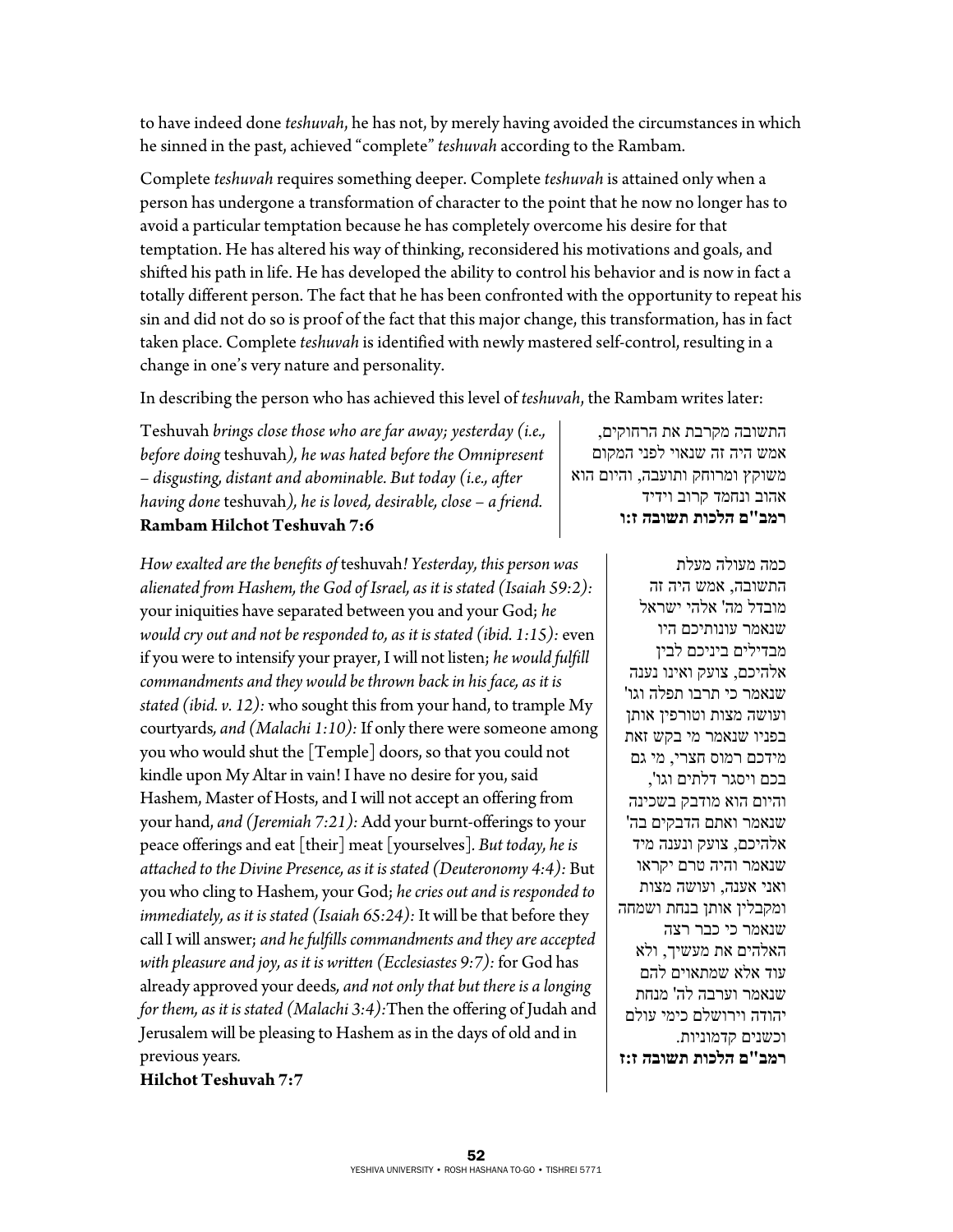How can such a sharp distinction, such a dramatic turnabout, be explained? The answer is that the person who has done complete *teshuvah* has undergone a dramatic change. He is now no longer the same person as he was before. And his relationship with Hashem is thus also markedly different. This is the nature of complete *teshuvah*, and it is indeed significantly different qualitatively than the basic kind of *teshuvah* where the essence is developing the ability to avoid sin through the discipline that comes as a result of the three stages of recognition, remorse and resolve. Complete *teshuvah* involves making changes in one's very character and becoming a different person.

### The Ultimate Goal and the Process of *Teshuvah*

The second question posed above as to why the Rambam began 'ב פרק by describing complete *teshuvah* before defining the more basic elements of *teshuvah*, a seemingly out of order presentation, may perhaps be addressed by analyzing what *teshuvah* is really all about. It is possible to understand that what the Rambam defines as "complete" *teshuvah* is something beyond the fundamental requirement of *teshuvah* – a goal to be striven for, certainly, but essentially an "extra" – an option for one who wants to "go all out" and engage in doing "*teshuvah*-plus." If that is the case, then it is true that the Rambam should perhaps have begun with a discussion of the general obligation before moving on to the optional "extra."

It is possible, however, to suggest that complete *teshuvah* is in fact the ultimate goal; it is that level which in truth defines the very obligation of *teshuvah*. All "lesser" forms of *teshuvah*, while significant, indeed quite significant, can be considered as means toward the end of complete *teshuvah*. *Teshuvah*, according to this approach, is a process, consisting of several steps, each of which, though important in its own right, is a prelude to another step, with the final purpose being the change in personality. If this is true, the Rambam's formulation makes good sense. He begins in 'א הלכה by stating the goal of *teshuvah*, namely, transformation of character. Then, in 'ב הלכה, he discusses the key steps needed on the way to that goal. It is obvious that not everybody in every circumstance is able to redefine himself as part of the *teshuvah* process; in many cases, doing *teshuvah* by disciplining oneself to avoid the temptation of sin, accompanied by the requisite feelings of remorse, is the best one can hope to achieve. As even that accomplishment is often rather elusive, such *teshuvah* is nothing to be embarrassed about. But it still falls short of complete *teshuvah*. The person who attains this level of *teshuvah* has taken steps – big steps – but he has not reached the target. The Rambam thus chose to begin his definitions of *teshuvah* by setting the target.

With this approach, another answer may be offered to a famous question raised by the *Minchat Chinuch* (364:1) and others.128 The Gemara in *Kiddushin* (49b) teaches that if a man says to a woman, "Become betrothed to me on the condition that I am a righteous person," even if he (until now) was a completely wicked person, she is considered betrothed to him because it is possible that at that moment, he had made a mental commitment to do *teshuvah*. That thought in his mind suffices to categorize him as a righteous person because he has done *teshuvah*. The question is, if, as noted above, *vidui*, a verbal confession, is such an integral component of the *teshuvah* process, how

 $\overline{a}$ 128 See *Kiryat Sefer* to *Hilchot Teshuvah* 1:16.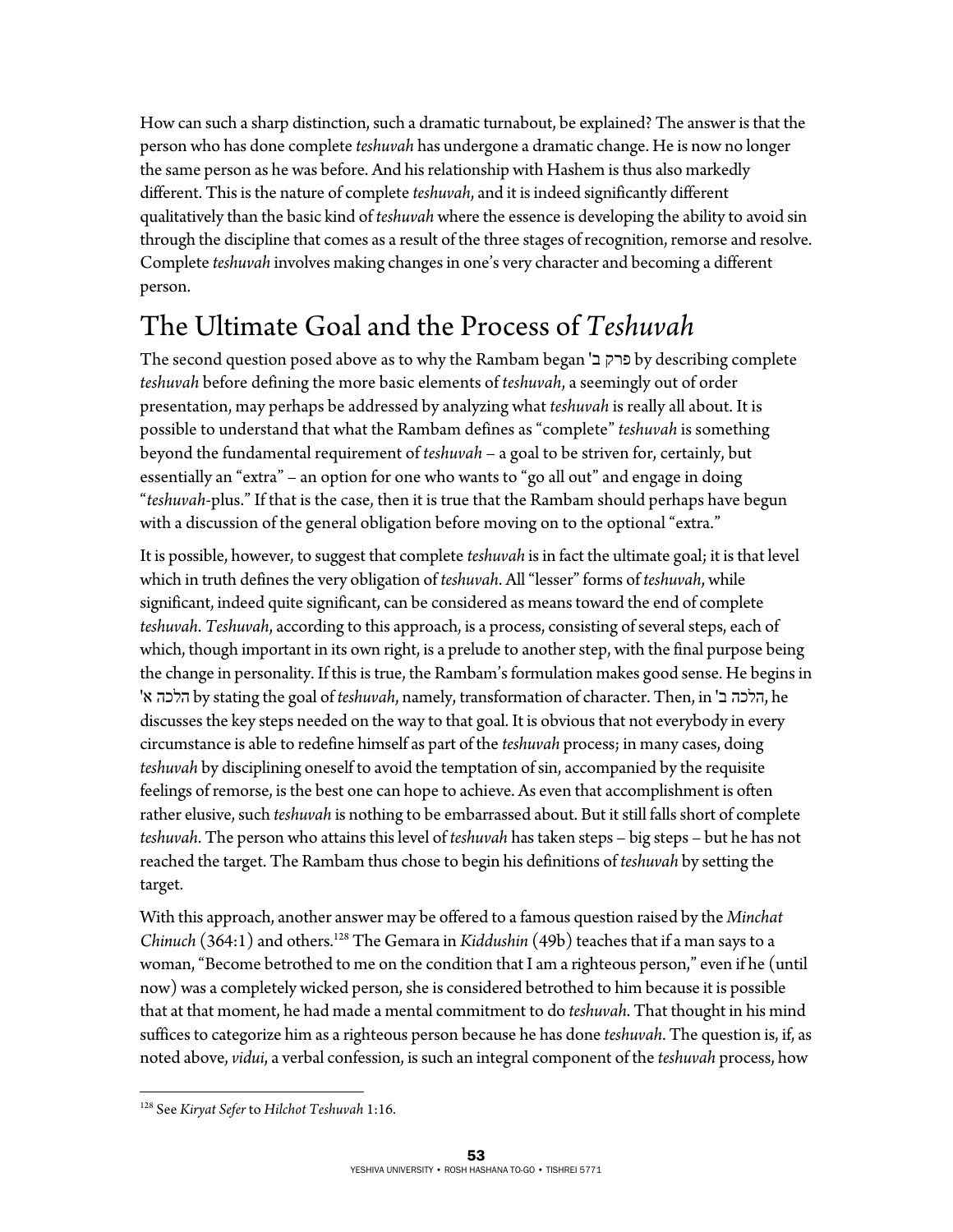can this mental commitment be enough to characterize this person as a righteous man – he cannot be viewed as having properly done *teshuvah*, because he made no confession.

According to the aforementioned understanding of the Rambam, though, the answer is clear. *Teshuvah*, as explained, is a process, consisting of many steps. A mental commitment to mend one's evil ways is one of those steps – possibly the very first step. The *vidui*, consisting of the three components outlined above, is another, later step. But even that brings one to only one level of *teshuvah*; the ultimate *teshuvah*, "complete" *teshuvah*, is further yet down the road. The individual who mentally committed to change his behavior for the better has certainly not done complete *teshuvah*. He has not even done *teshuvah* on the basic level, as he did not recite *vidui*. But he has taken a step; he is on the road. And concerning at least this particular law of betrothal, his being on the road is sufficient to qualify the person as righteous.<sup>129</sup>

It should be pointed out that this idea that *teshuvah* is in fact a process with a number of steps, and that a mental decision to do *teshuvah* is an early one of those steps, can be shown to emerge from the words of the Rambam himself. As alluded to above, the Rambam in א:א, when introducing the formula for the text of *vidui*, prefaces his presentation of the *mitzvah* of *vidui* with the words "תשובה כשיעשה," "*when he does* teshuvah." This implies that the decision in the person's mind to do *teshuvah* has already happened; the first step has been taken. The notion is even more clearly evident in the words of the Rambam in describing the procedure followed when bringing certain sacrifices:

*How does one confess? He says, "I have sinned, been iniquitous and willfully rebelled, and I have done such and such; but I have returned through* teshuvah *before You, and this [sacrifice] is my atonement."*  **Hilchot Maaseh HaKorbanot 3:15** 

 $\overline{a}$ 

כיצד מתודה אומר חטאתי עויתי פשעתי ועשיתי כך וכך וחזרתי בתשובה לפניך וזו כפרתי **הל' מעשה הקרבנות ג:טו**

According to this, the individual, as an actual part of the text of his *vidui*, declares, " וחזרתי בתשובה," "*and I have returned through* teshuvah." Note that this phrase is in the past tense; the person is thus stating when he recites his *vidui* that he has **already** done *teshuvah*, at least in some sense. Some form of *teshuvah* comes first, the formal, technical *vidui* comes a little later, and, if all goes well, "complete" *teshuvah* is attained later still.

It seems clear from all of the above that at least according to the Rambam, there are many steps which must be taken as part of the overall *teshuvah* process, and each one is important in its own right. It is conceivable that one may never fully achieve the total personality change identified with complete *teshuvah*, and the attainment of these other levels of *teshuvah* is thus to be encouraged and is commendable as well, as each step brings the individual closer to Hashem. At the same time, however, the ultimate goal of *teshuvah* remains the transformation of one's character, the metamorphosis into a person no longer even tempted by the sins which were previously violated, difficult though reaching that goal may be.

<sup>129</sup> HaRav Soloveitchik is cited in *Harrerei Kedem* (Volume 1 Chapter 35) as having presented a similar understanding of this *sugya* in *Kiddushin*. It must be noted here that both the Rambam (*Hilchot Ishut* 8:5) and the *Shulchan Aruch* (*Even HaEzer* 38:31) rule that the betrothal in this case is not *definitely* valid, but rather that it *might* be valid (מספק מקודשת(. See *Beit Shmuel* #55 and *Chelkat Mechokek* #44 there; see also *Ohr Zarua* I:112.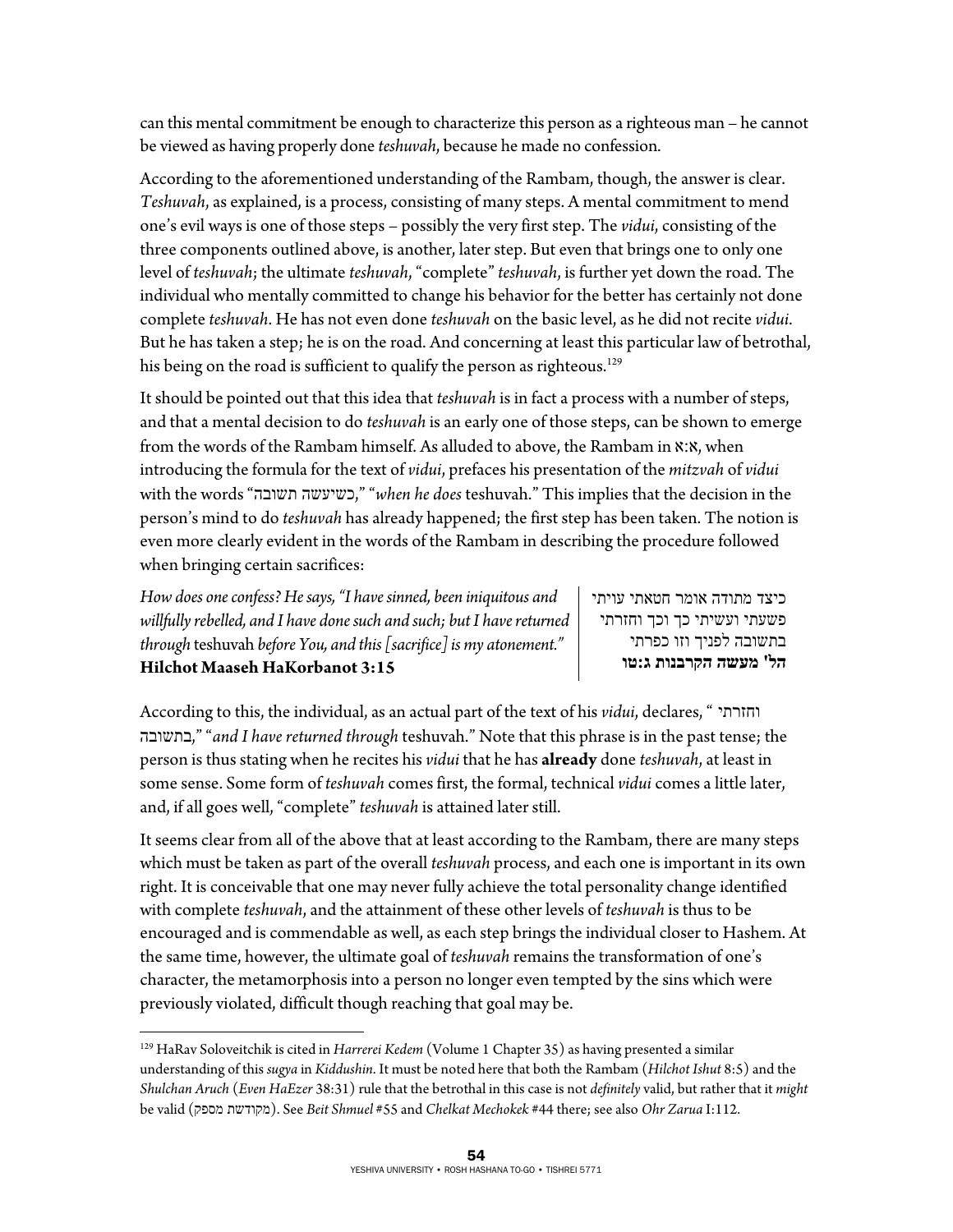### The Sin and the Sinner

Put in different words, the *teshuvah* process may be said to address two entities: the sin and the sinner. When one has sinned, he has committed an act that is in violation of Hashem's Will. This act has consequences, and depending upon the specific nature of the transgression, the person is subject to certain punishments; we thus find throughout the Torah that different punishments are associated with different sins. In addressing "sin," the goal of *teshuvah* is to expiate that misdeed, to remove it, as it were, from the person's ledger. What is needed for that to happen depends again upon the nature of the transgression. The Mishnah in *Yoma* states:

*The* chatas *offering and the definite* asham *offering atone [for sin]. Death and Yom Kippur atone [along] with repentance. Repentance [alone] atones for lesser transgressions, whether [in violation of] either positive or negative commandments. And for severe [transgressions], it [i.e., repentance] suspends [punishment] until Yom Kippur comes and atones.*  **Mishnah Yoma 85b** 

חטאת ואשם ודאי - מכפרין. מיתה ויום הכפורים - מכפרין עם התשובה. תשובה מכפרת על עבירות קלות, על עשה ועל לא תעשה, ועל החמורות הוא תולה עד שיבא יום הכפורים ויכפר. **מסכת יומא פה:**

### A subsequent gemara at there elaborates:

*R' Masya ben Charash asked R' Elazar ben Azaryah: "Have you heard the four categories of atonement that R' Yishmael expounds?" He said [in response]: "There are three, and repentance [is needed] with each and every one. If one violated a positive commandment and repented, he does not [have to] move from there until he is forgiven [i.e., he is forgiven immediately], as it is stated (Jeremiah 3:22):* Return O wayward children. *If one violated a negative commandment and repented, repentance suspends [punishment] and Yom Kippur atones, as it is stated (Leviticus 16:30):* For on this day He shall atone for you…from all your sins. *If one violated [sins punishable by] premature death or death at the hands of a Beit Din and repented, repentance and Yom Kippur suspend [punishment] and suffering purges [the sin], as it is stated (Psalms 89:33):*  Then I will punish their willful rebellion with a rod and their iniquity with plagues. *But [for] one who has [the sin of] desecration of the Name [of Hashem] in his hand, repentance does not have the capability to suspend [punishment], nor Yom Kippur to atone, nor suffering to purge. Rather, all of them [together] suspend [punishment] and death purges, as it is stated (Isaiah 22:14):* And it was revealed in my ears by Hashem, Master of Hosts, "This sin will not be atoned for you until you die."

שאל רבי מתיא בן חרש את רבי אלעזר בן עזריה ברומי: שמעת ארבעה חלוקי כפרה שהיה רבי ישמעאל דורש? אמר: שלשה הן, ותשובה עם כל אחד ואחד. עבר על עשה ושב - אינו זז משם עד שמוחלין לו, שנאמר (ירמיהו ג) שובו בנים שובבים. עבר על לא תעשה ועשה תשובה - תשובה תולה, ויום הכפורים מכפר שנאמר (ויקרא טז) כי ביום הזה יכפר עליכם מכל חטאתיכם. עבר על כריתות ומיתות בית דין ועשה תשובה - תשובה ויום הכפורים תולין, ויסורין ממרקין, שנאמר (תהלים פט) ופקדתי בשבט פשעם ובנגעים עונם, אבל מי שיש חילול השם בידו - אין לו כח בתשובה לתלות, ולא ביום הכפורים לכפר, ולא ביסורין למרק. אלא כולן תולין, ומיתה ממרקת, שנאמר (ישעיהו כב) ונגלה באזני ה' צבאות אם יכפר העון הזה לכם עד תמתון. **מסכת יומא פו.**

**Yoma 86a**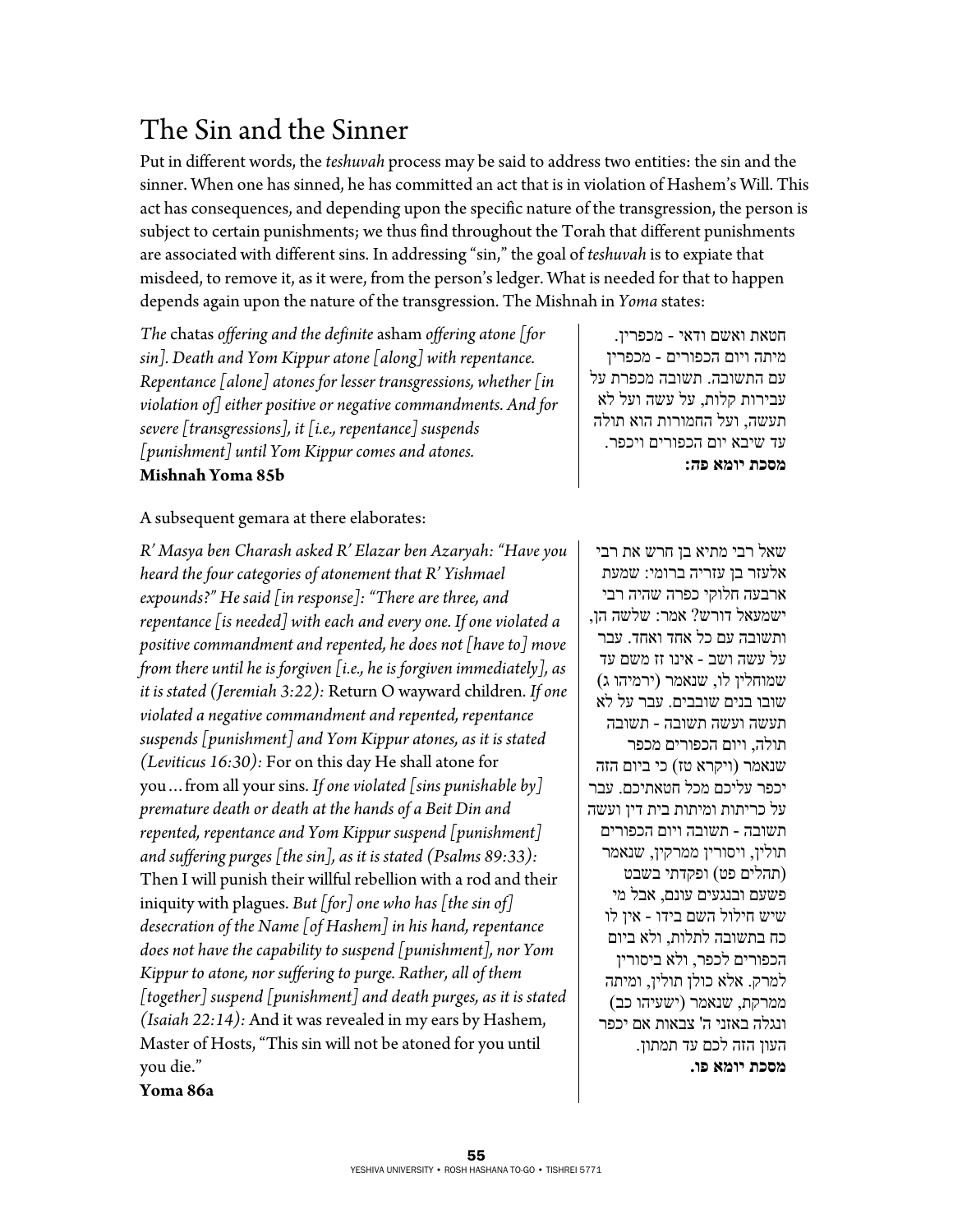It is clear that repentance plays a significant role in purging or expunging sin, and that more may be needed if the sin is of a greater type.130 For this reason, Rabbeinu Yonah writes in his *Shaarei Teshuvah* (III:1-2) that one must examine the severity of his sins as part of the *teshuvah* process.

But in addition to committing the technical act of a transgression, one who sins does something else as well. The person, the גברא, becomes a sinner. The sin becomes a stain on his personality, regardless of the punishment associated with it, and he suddenly has a different identity. The *teshuvah* process for this consequence is thus different. It is not enough to deal with the sin; the individual must do something to change his personal status as a sinner. It is to this consequence which complete *teshuvah* addresses itself. While *teshuvah* responds to the sin, "complete" *teshuvah* responds to the sinner. Perhaps for this reason, each line of the long *vidui* recited on Yom Kippur includes the words "חטא על," "*For the sin*," and "שחטאנו," "*that we have sinned*." We have sinned and we have become sinners.

It is noteworthy that the Rambam, when defining complete *teshuvah* in 'ב פרק, mentions nothing about the different gradations of atonement; he refers to them only in his discussion of general *teshuvah* ('ד-'ג הלכה' א פרק(. This may be because when considering the sinner, as opposed to the sin, the severity of the transgression is less critical. The issue is the impact on the person's character and that can depend on numerous other factors. Regardless of the nature of one's misdeed, then, he has become a sinner, and he must do whatever he can to change that status; he must try to transform his personality. The Mishnah states:

*Be as careful with a "minor" mitzvah as with a "major" one, for you do not know the [true] reward given for the mitzvot.*  **Pirkei Avot 2:1** 

1

הוי זהיר במצוה קלה כבחמורה שאין אתה יודע מתן שכרן של מצות **אבות ב:א**

The Rambam, both in his *Peirush HaMishnayot* to that Mishnah and in ב:ג תשובה' הל explains that we are incapable of evaluating the relative worth of mitzvot; only Hashem is capable of so doing. Despite the fact that we do know the severity of the punishment for many mitzvot, we are still incapable of properly assessing their true value and weight, as there are many other factors relating to mitzvot, including very subjective ones, which we are not able to take into account.<sup>131</sup> In light of our presentation here, it may perhaps be added that the Mishnah is teaching as well that nobody really knows the impact that an act can have on one's personality (whether positive or negative); the omission of even a seemingly minor mitzvah, or the commission of even a seemingly minor transgression can categorize someone as a sinner. "Complete" *teshuvah* is needed to address one's failure to have learned the lesson of this Mishnah, and to change the character of someone who is, in any other fashion, considered a sinner.

<sup>&</sup>lt;sup>130</sup> It stands to reason that the frequency of the sin also plays a role in what is needed for its removal; see Ran to *Yoma*, 4b in Rif, 'וגרסי ה"ד סוף, in the name of the Raavad that repeated violations of a lesser prohibition can be worse that a single violation of a more severe prohibition.

<sup>131</sup> See the examples presented by R. Yitzchak Blazer ("R' Itzele Peterburger") in his *Kochvei Ohr* Chapters 58 and 62 of some such factors; see also R. Eliyahu Lopian in *Lev Eliyahu*, Part III, *Maarchot HaTeshuvah* #11, and R. Moshe Feinstein in *Dibrot Moshe* to *Kiddushin* Part I #50, note 74.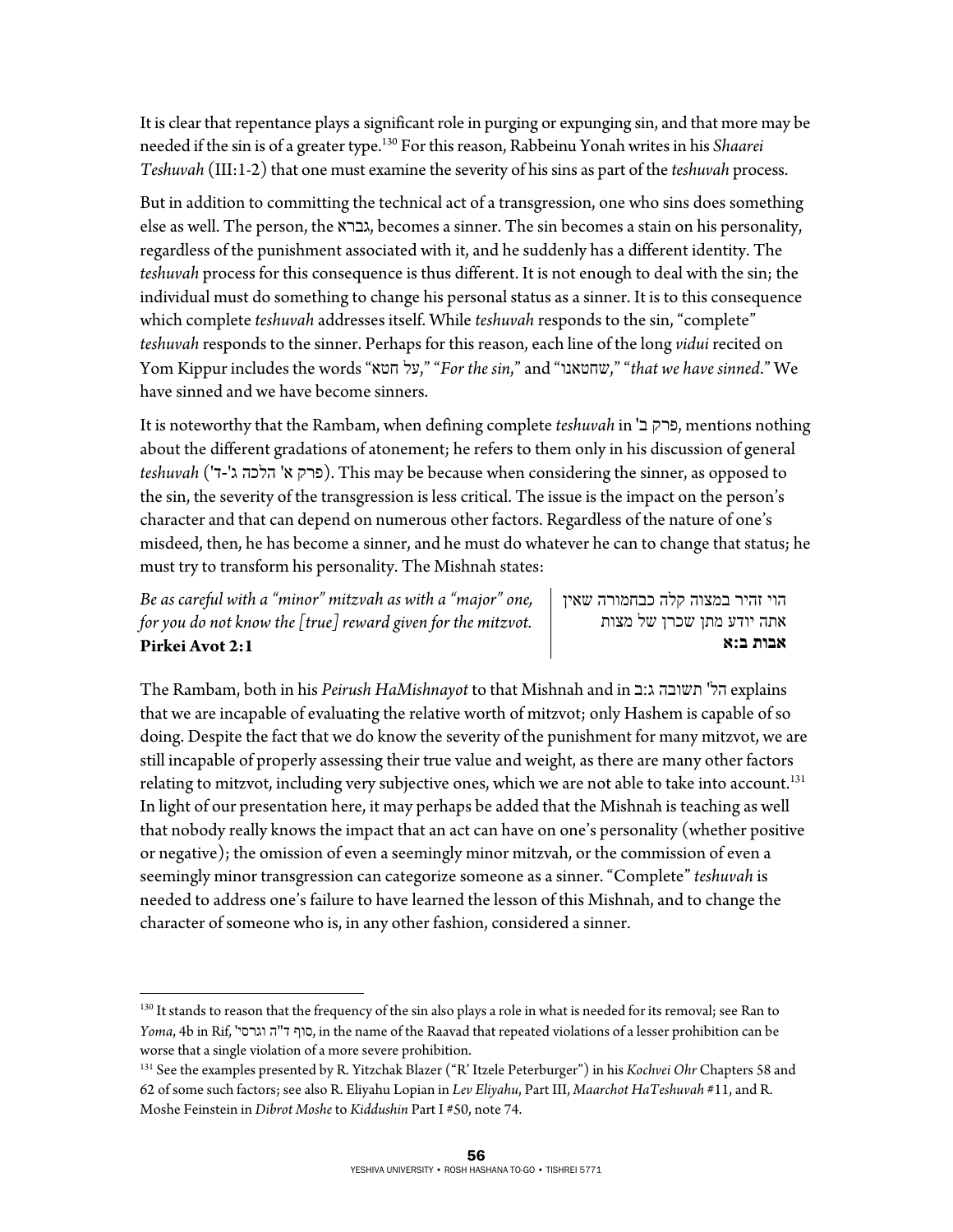## Redirecting One's Traits

Finally, it is worth pointing out that the "transformation of character" which defines complete *teshuvah* does not necessarily demand a total and sweeping alteration of all of one's inner tendencies and natural proclivities. On the contrary, sometimes those very same characteristics, if channeled in the right direction, can lead a person to greatness. Complete *teshuvah* is, in one sense, attained when one has learned to use for positive things the very abilities that in the past led him to sin. Indeed, the *Yeitzer HaRa*, the so-called "evil inclination," itself can be used and is actually needed for productive purposes, as demonstrated by the Gemara in *Sanhedrin* (64a). The Midrash in *Bereishit Rabbah* (9:7) cites an opinion that the words "*very good*" found in the Torah regarding the creation of the universe (*Genesis* 1:31) actually refer to the *Yeitzer HaRa*! How can this be understood? The answer is that a person can use even his *Yeitzer HaRa* for very good purposes; the Gemara in *Berachot* (5a) thus directs one to use his *Yeitzer Tov* to combat his *Yeitzer HaRa*, to control it, to sublimate it – but not to eliminate it. This may be the true meaning of the line in the Yom Kippur *vidui* which states, "העל הטא שחטאנו חטאנו לפניך שחטאנו חטאנו "*For the sin that we have sinned before You with the* Yeitzer HaRa." The subject here is perhaps not the temptations of the *Yeitzer HaRa* in general, for many individual transgressions are expressly listed; such a general statement is not needed. Rather, the confession here is for failing to use the *Yeitzer HaRa* in a positive and constructive fashion, the way it should be used.

With this idea, we can perhaps better understand the following fascinating passage in the Gemara in *Yoma*:

*Reish Lakish said: Great is repentance, for [through repentance] intentional transgressions are considered as unintentional transgressions, as it is stated (Hosea 14:2):* Return, O Israel, unto Hashem your God, for you have stumbled through your iniquity*. Now an iniquity is an intentional transgression, yet [the verse] calls it "stumbling" [which implies something unintentional]. Is this so? But Reish Lakish [himself] said: Great is repentance for [through repentance] intentional transgressions are considered as merits [and not as unintentional transgressions], as it is stated (Ezekiel 33:19):*  And if the wicked man turns away from his wickedness and behaves with justice and righteousness, he shall live on account of them*. This is not a question. Here [in the second statement, the reference is to* teshuvah *motivated] by love, there [in the first statement, the reference is to* teshuvah *motivated] by fear.*  **Yoma 86b** 

אמר ריש לקיש: גדולה תשובה, שזדונות נעשות לו כשגגות, שנאמר (הושע יד) שובה ישראל עד ה' אלהיך כי כשלת בעונך. הא עון מזיד הוא, וקא קרי ליה מכשול. איני? והאמר ריש לקיש: גדולה תשובה שזדונות נעשות לו כזכיות, שנאמר (יחזקאל לג) ובשוב רשע מרשעתו ועשה משפט וצדקה עליהם (חיה) [הוא] יחיה! - לא קשיא; כאן - מאהבה, כאן - מיראה. **מסכת יומא פו:**

Even aside from the details relating to *teshuvah* motivated by fear and *teshuvah* motivated by love, this passage requires some analysis. It is understandable that the power of proper repentance is such that it can "downgrade" intentional sins and allow them to be viewed as though they were actually committed unintentionally; *teshuvah* can release a person from liability for his misdeeds. But how does it make sense, even when motivated by the very best of